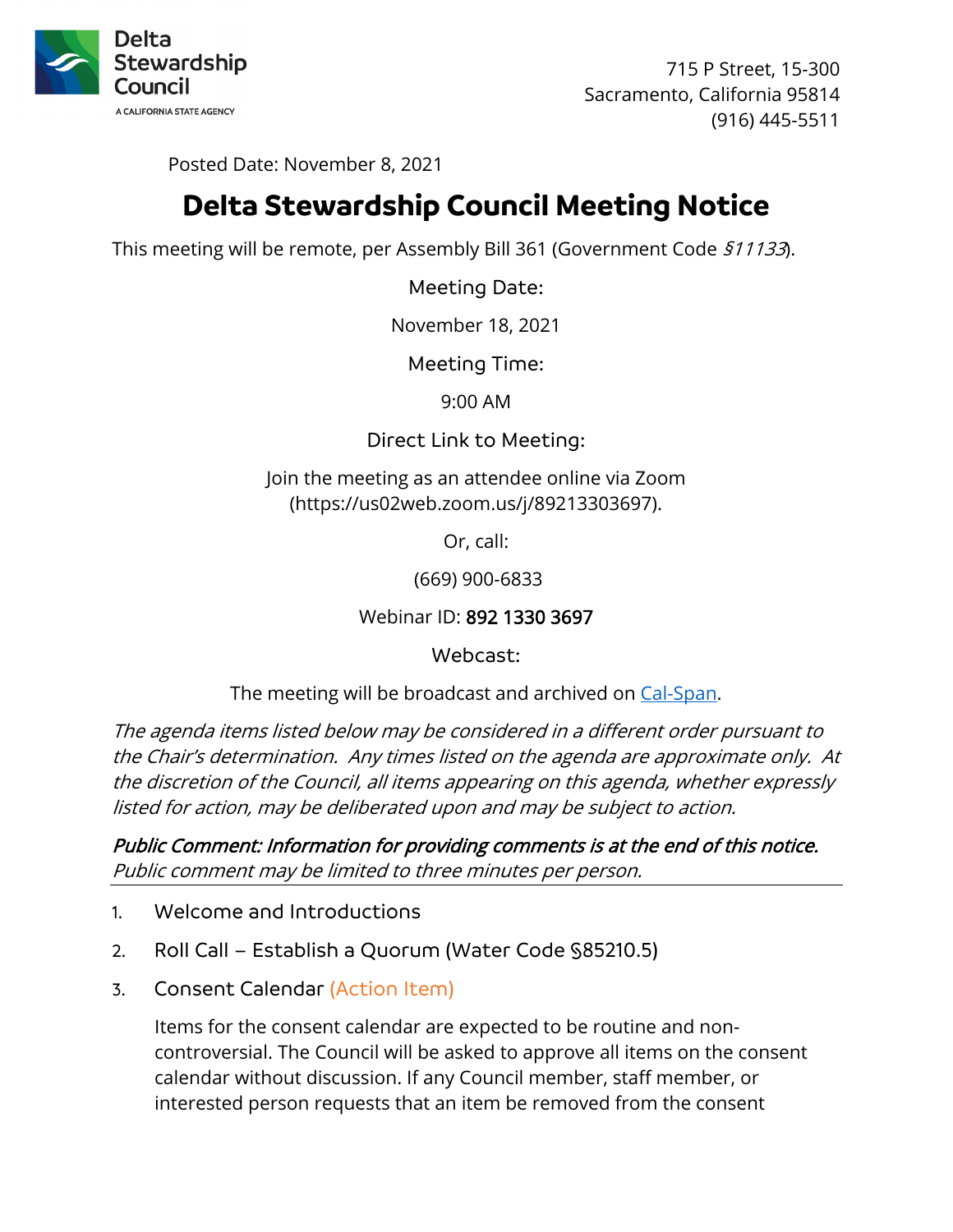calendar, it will be removed. Removed items may be taken up either immediately after the consent agenda or placed later in the agenda at the Chair's discretion.

- a) Adoption of October 28, 2021, Meeting Summary
- b) Consideration and Possible Approval of a Time Only Amendment to a Contract with Stantec Consulting Services, Inc.

The Council will consider approval of an amendment to a contract with Stantec Consulting Services, Inc. for support of the completion of the Ecosystem Amendment to the Delta Plan and rulemaking to amend Delta Plan Policy RR P1. Per the staff report, the amendment would extend the contract period by six months, from December 31, 2021, to June 30, 2022, and maintain consultant rates constant at 2020-2021 rates.

- 4. Chair's Report (Information Item)
- 5. Public Comment

The public may comment on any topic not listed on the agenda.

6. Executive Officer's Report

The Executive Officer will provide an update on the Council's activities and provide the Council with outgoing correspondence, the Outreach Highlights Report, the Active Projects List, and other relevant documents.

- a) Legal Update (Information Item)
- b) Legislative Update (Action Item)

The Council may discuss current legislation that could affect the Council and/or implementation of the Delta Plan and may take action to express support, opposition, or seek to amend any of the bills listed in the monthly legislative report.

# 7. Lead Scientist's Report (Information Item)

Delta Lead Scientist Dr. Laurel Larsen will update the Council on Delta Science Program activities. The Lead Scientist Report provides the Council with unbiased advice on matters of scientific importance in the Delta. In addition, the monthly report offers an opportunity for discussion of relevant advances in science impacting the Delta and highlights Delta Science Program activities.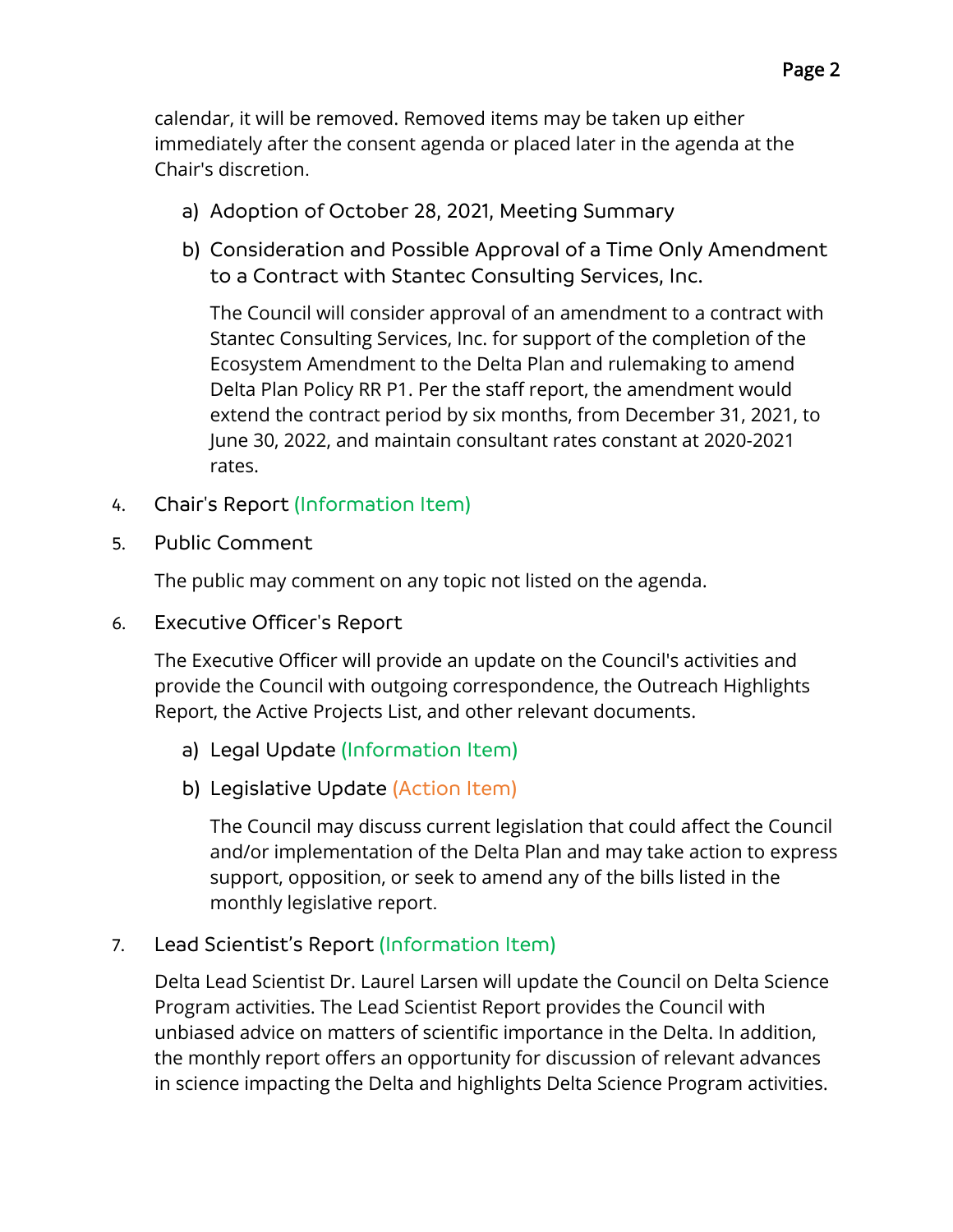8. [10:00 AM] Workshop on the Draft Program Environmental Impact Report for the Proposed Amendment of Chapter 4 of the Delta Plan, Protect, Restore, and Enhance the Delta Ecosystem (Ecosystem Amendment) (Workshop)

The Council will receive an overview from staff of the proposed amendment to Chapter 4 of the Delta Plan, Protect, Restore, and Enhance the Delta Ecosystem (Ecosystem Amendment), and the California Environmental Quality Act Draft Program Environmental Impact Report for the Ecosystem Amendment (Draft PEIR). The Council will then conduct a workshop to solicit oral comments on the Draft PEIR. The deadline for written comments on the Draft PEIR is November 30, 2021.

# 9. Carbon Capture and Storage in the Delta (Information Item)

Representatives from the Sacramento-San Joaquin Delta Conservancy, Lawrence Livermore National Laboratory, and a Delta landowner will provide background for the Council on the emergence of Carbon Capture and Storage (CCS) technology, the possibility of the Delta as a site for CCS, and perspectives of local landowners who might participate in such projects. Several future CCS projects may be covered actions under the Delta Plan.

# 10. Preparation for Next Council Meeting

# ADJOURN

Members of the public shall be provided an opportunity to address the Council on any agenda item (except closed session items) and any item not listed on the agenda (Agenda Item 6). Comments during the public comment period shall be limited to matters within the Council's jurisdiction. Reasonable time limits may be established for public comments (Government Code Section 11125.7). Your comments are important to each member of the Council and staff.

Members of the public interested in providing comments should join the meeting via Zoom and contact the Council Clerk at [engage@deltacouncil.ca.gov,](mailto:engage@deltacouncil.ca.gov) or call (916) 798-9817, provide their name and remain on the line. When called on by the Council Chair, Zoom attendees and telephone callers will be unmuted and able to provide oral comments.

All written comments will be distributed to the members and posted to the [Council's website](https://deltacouncil.ca.gov/) alongside the meeting materials on the [Council meeting](https://deltacouncil.ca.gov/council-meetings) web [page.](https://deltacouncil.ca.gov/council-meetings) Written comments received by mail or email by noon the day before a